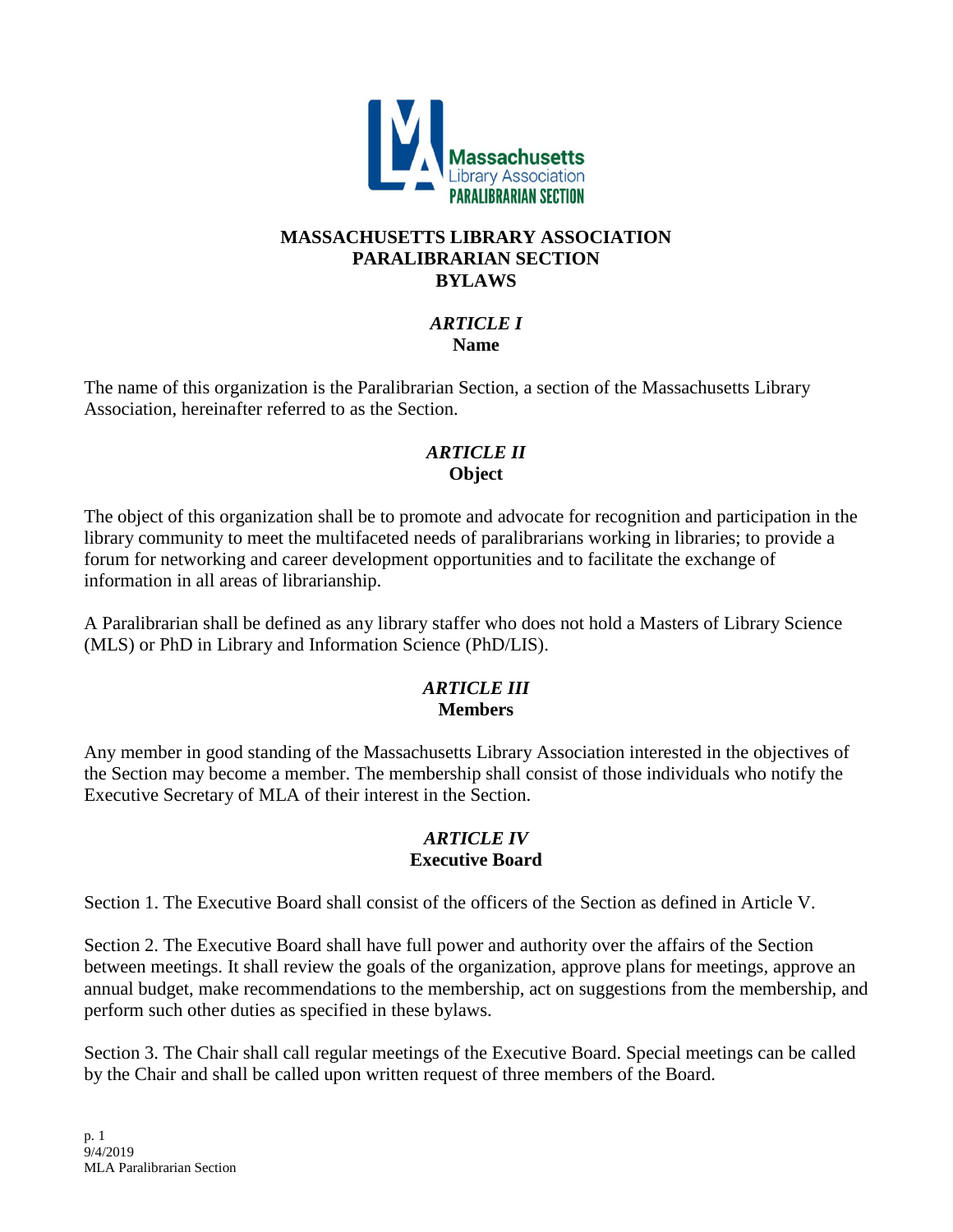Section 4. Should a vacancy occur in any elected office, the Executive Board may appoint a person to serve for the unexpired term of that office.

Section 5. A majority of its members sha1l constitute a quorum of the Executive Board.

# *ARTICLE V* **Officers**

Section 1. The officers of the Section shall be Chair, Vice Chair, Secretary, Treasurer, Past Chair, and three Members at Large: the Chair of Career Development; the Conference Committee Liaison, and the Chair of Awards.

Section 2. (Duties of Officers)

A. The Chair shall be the executive officer of the Section and as such shall set agendas, convene and preside over meetings of the Executive Board and the general membership; submit an annual budget to the Massachusetts Library Association; prepare an annual report for the membership; maintain an official file and perform the other duties prescribed by these bylaws. The Chair shall designate a replacement, if unable to attend a Section meeting, or an MLA Executive Board meeting. The Chair shall appoint members to Section support positions as necessary, such as: Publicity; Roundtables; YSS Liaison; Awards; PARA Review Board; and Conference Basket donation.

B. The vice Chair shall assist the Chair; and perform the duties prescribed by these bylaws. The Vice Chair shall obtain a list of Section members from the Executive Secretary of MLA; shall keep the Section informed of changes in MLA's membership criteria and benefits; lead strategic planning efforts to maintain and increase Section membership; and maintain an elist and database of Section members and interested parties for general communication and announcements. The Vice Chair will maintain email contact with all State Regions and Regional Offices, and manage the Paralibrarian Section blog.

C. The Past Chair shall assist the Chair, and perform duties as prescribed by these bylaws. The Past Chair will serve as Chair of the Nominating Committee, and assist the Chair by identifying qualified candidates for open Board and Committee positions.

D. The Secretary shall keep accurate minutes of meetings of the Executive Board and of the general membership; provide minutes of all meetings to the Chair and members of the Executive Board at least one week before their next regularly scheduled meeting; and maintain a hard copy and electronic copy of all minutes for inclusion in the official file, and MLA archives.

E. The Treasurer shall keep an accurate accounting of the finances of the Section and prepare regular financial statements of the Section's operating budget.

F. The Members at Large shall serve as committee chairs for the Section's three standing committees: 1) Conference planning committee, 2) Career Development committee, and 3) Awards committee. With the approval of the Chair, committee chairs shall appoint sub-committee members. The Career Development Chair shall appoint members of the PAralibrarian Recognition of Achievement Review Board (PARA Certification), in conjunction with the Chair.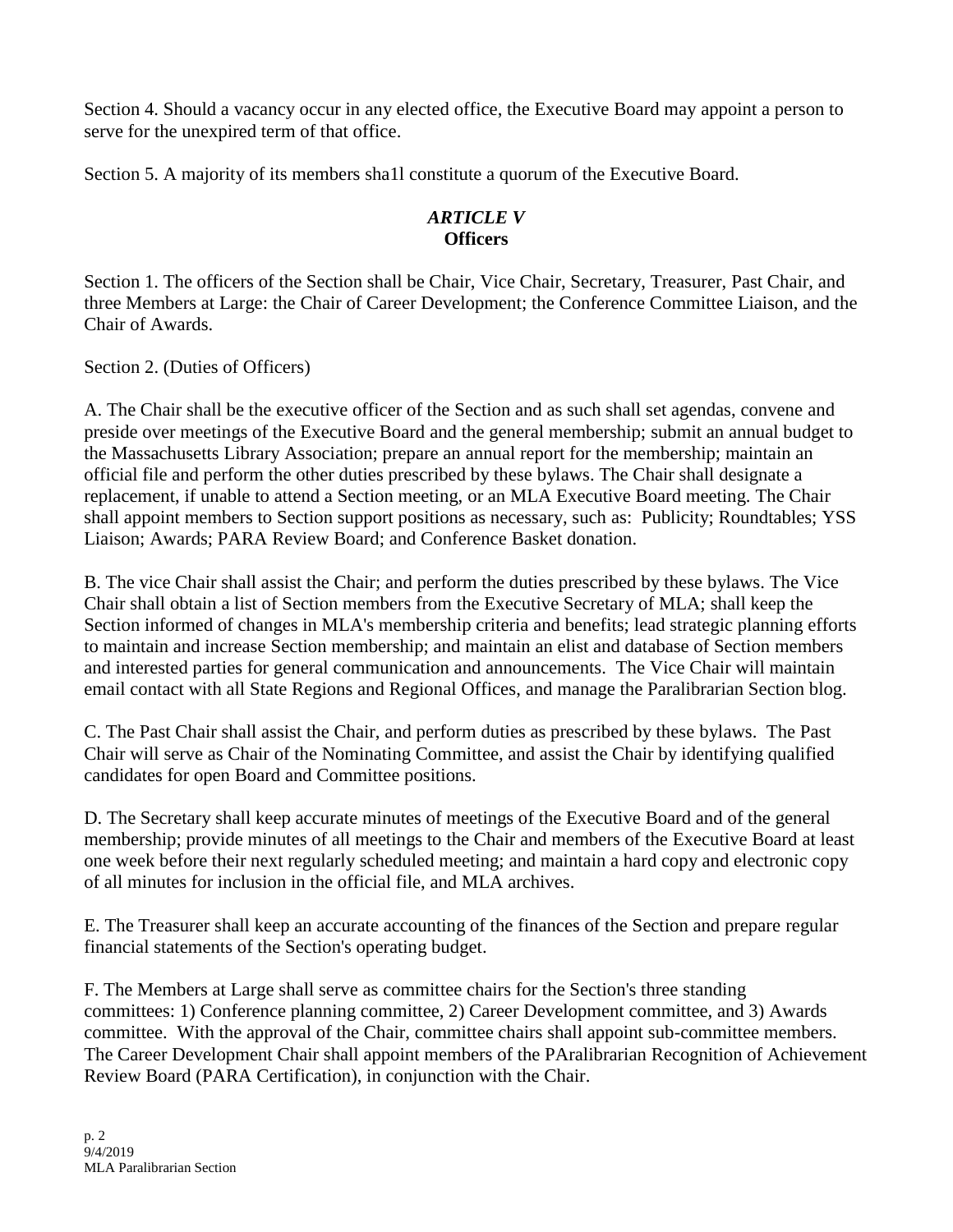Section 3. (Term of office) All officers shall serve for two years, and with the exception of the Chair, may be elected to the same or different offices at each election. Officers-elect shall assume office upon election if the position is vacant, or on July  $1<sup>st</sup>$  at the start of the new MLA fiscal year. The incoming Chair shall call a joint meeting of the outgoing and incoming Executive Boards no later than two calendar months following the annual meeting. Appointed members of the Executive Board shall have been selected and notified prior to that meeting.

### *ARTICLE VI* **Elections**

Section 1. The Immediate Past Chair of the Section shall serve as Chair of the Nominating Committee. Up to three other Section members may be appointed by the Committee Chair and may not be members of the Executive Board.

Section 2. The Nominating Committee shall submit to the Executive Board, prior to the annual Section meeting, a slate of candidates for open positions, the offices of Chair, Vice Chair, Secretary, Treasurer, and Members at Large.

Section 3. Any MLA member may present to the Board by March 15 a recommendation proposing additional nominations.

Section 4. Election shall be by majority vote at the Section Annual Meeting at the MLA Annual Conference. All candidates, whether nominated by committee or recommendation shall be included on the slate.

## *ARTICLE VII* **Meetings**

Section 1. The Chair shall call regular meetings of the Section Executive Board to conduct new and ongoing business of the Section.

Section 2. Section meetings held in conjunction with MLA' s annual conference are regular membership meetings. A meeting held in conjunction with the annual conference shall be known as the Section's annual meeting and shall include the election of officers and the presentation of annual reports by the Chair and such members as the Chair may deem appropriate.

Section 3. At the discretion of the Chair and/or Executive Board, business including voting may also be conducted at other meetings, and at special meetings called in accordance with Section 4 of this article.

Section 4. Special meetings may be called by the Chair or by three members of the Executive Board and shall be called upon written request of fifteen members of the Section. The purpose of the meeting shall be stated in the call. Except in cases of emergency, at least two weeks notice shall be given.

Section 5. Fifteen members of the Section shall constitute a quorum for the transaction of any business that requires a vote of the membership.